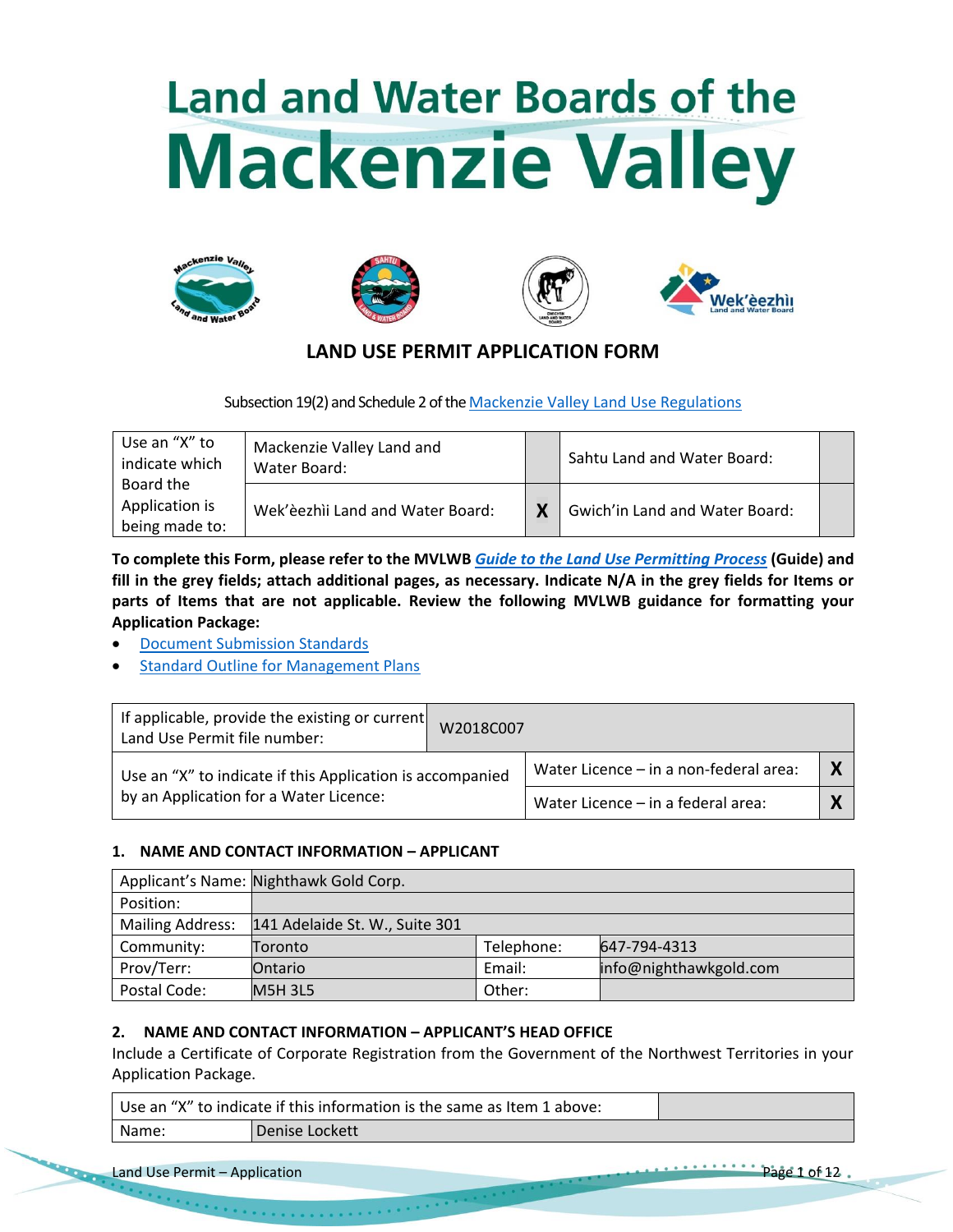| Position:               | Manager, Stakeholder Relations, Licensing and Permitting |            |                            |
|-------------------------|----------------------------------------------------------|------------|----------------------------|
| <b>Mailing Address:</b> | 141 Adelaide St. W., Suite 301                           |            |                            |
| Community:              | Toronto                                                  |            |                            |
| Prov/Terr:              | Ontario                                                  | Telephone: | 604-340-4756               |
| Postal Code:            | M5H 3L5                                                  | Email:     | dlockett@nighthawkgold.com |
| Field Supervisor:       | John Nicholson                                           | Other:     |                            |

#### **3. NAME AND CONTACT INFORMATION – CONTRACTORS AND SUB-CONTRACTORS**

Include relevant names, responsibilities, and contact information. An additional table should be added for each contractor and sub-contractor.

| Name:                   |                                                                    |            |                |
|-------------------------|--------------------------------------------------------------------|------------|----------------|
| Responsibilities:       | Logistics, equipment and operators                                 |            |                |
| <b>Company Name:</b>    | Tlicho Logistics and other Tlicho Investment Corporation companies |            |                |
| <b>Mailing Address:</b> | Stanton Plaza, Bay 25, Borden Drive                                |            |                |
| Community:              | Yellowknife                                                        | Telephone: | (867) 766-4909 |
| Prov/Terr:              | ΝT                                                                 | Email:     |                |
| Postal Code:            | X1A 2P2                                                            | Other:     |                |

| Name:                   |                        |            |                    |
|-------------------------|------------------------|------------|--------------------|
| Responsibilities:       | Charter aircraft       |            |                    |
| Company Name:           | Air Tindi / Tłjcho Air |            |                    |
| <b>Mailing Address:</b> | 126 Bristol Avenue     |            |                    |
| Community:              | Yellowknife            | Telephone: | $(867) 669 - 8200$ |
| Prov/Terr:              | <b>NT</b>              | Email:     |                    |
| Postal Code:            | X1A 3T2                | Other:     |                    |

| Name:                   |                      |            |                |
|-------------------------|----------------------|------------|----------------|
| Responsibilities:       | Consultants          |            |                |
| <b>Company Name:</b>    | Golder Associates    |            |                |
| <b>Mailing Address:</b> | #9, 4905 - 48 Street |            |                |
| Community:              | Yellowknife          | Telephone: | (867) 873-6319 |
| Prov/Terr:              | NT                   | Email:     |                |
| Postal Code:            | X1A 3S3              | Other:     |                |

| Name:                   |                                                      |            |                |
|-------------------------|------------------------------------------------------|------------|----------------|
| Responsibilities:       | Geologists, geological technicians, field assistants |            |                |
| <b>Company Name:</b>    | <b>GeoMinEx Consultants Inc.</b>                     |            |                |
| <b>Mailing Address:</b> | 595 Burrard Street                                   |            |                |
| Community:              | Vancouver                                            | Telephone: | (604) 682-4583 |
| Prov/Terr:              | <b>BC</b>                                            | Email:     |                |
| Postal Code:            | V7X 1A3                                              | Other:     |                |

| Name:             |                    |
|-------------------|--------------------|
| Responsibilities: | Drilling personnel |

Land Use Permit – Application Page 2 of 12.

**RODOM**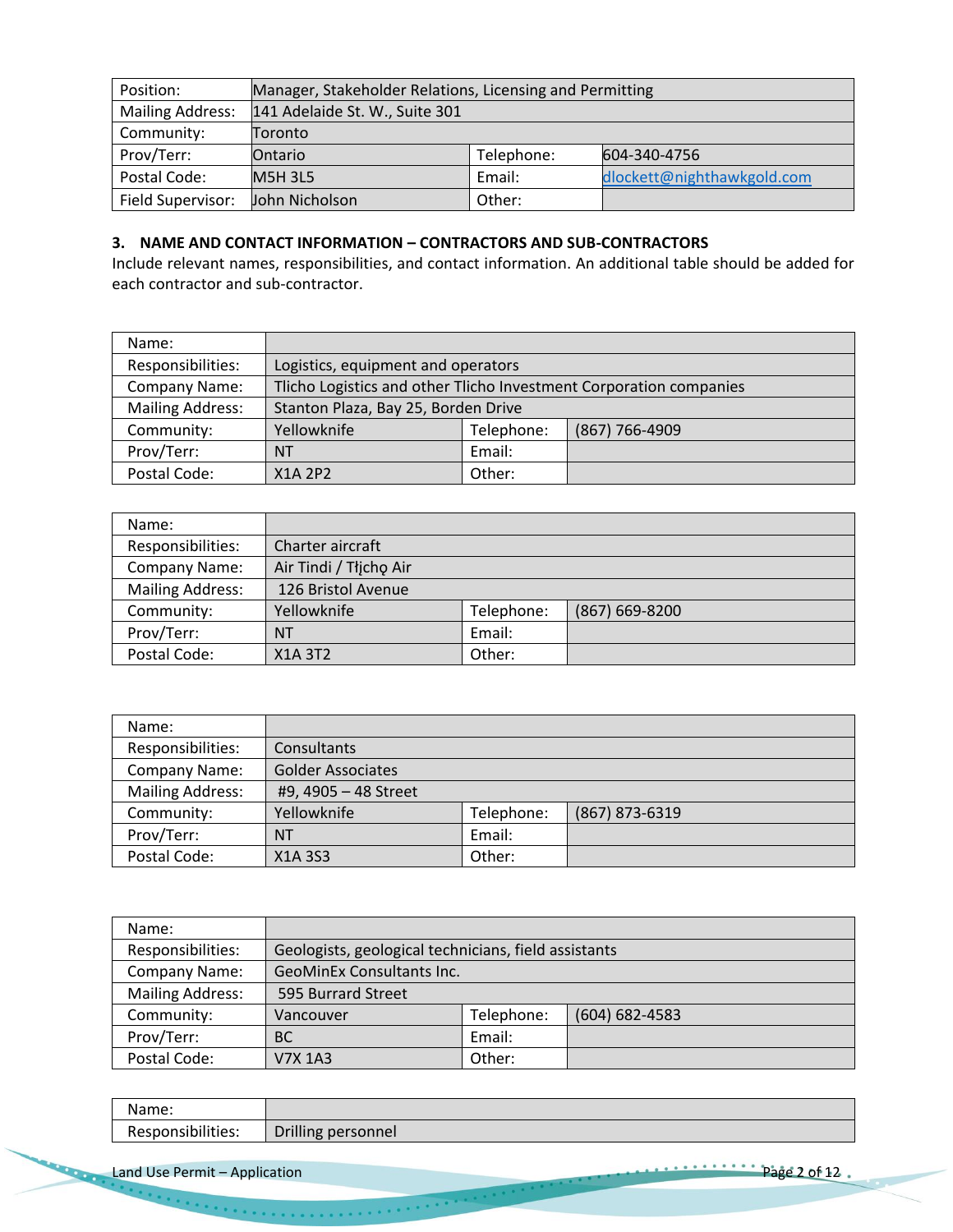| Company Name:           | <b>Major Diamond Drilling</b> |            |                |
|-------------------------|-------------------------------|------------|----------------|
| <b>Mailing Address:</b> | 337 Old Airport Road          |            |                |
| Community:              | Yellowknife                   | Telephone: | (867) 873-4037 |
| Prov/Terr:              | <b>NT</b>                     | Email:     |                |
| Postal Code:            | X1A 3T3                       | Other:     |                |

| Name:                   |                                |            |                                                                                        |
|-------------------------|--------------------------------|------------|----------------------------------------------------------------------------------------|
|                         |                                |            | Camp personnel, caretakers, assistants, Industrial Occupation First Aid Level 3 staff, |
| Responsibilities:       | camp cooks)                    |            |                                                                                        |
| Company Name:           | Discovery Mining Services Ltd. |            |                                                                                        |
| <b>Mailing Address:</b> | #101 - 487 Range Lake Road     |            |                                                                                        |
| Community:              | Yellowknife                    | Telephone: | (867) 920-4600                                                                         |
| Prov/Terr:              | NT                             | Email:     |                                                                                        |
| Postal Code:            | <b>X1A 3R9</b>                 | Other:     |                                                                                        |

| Name:                   |                                         |            |                |  |  |
|-------------------------|-----------------------------------------|------------|----------------|--|--|
| Responsibilities:       | Helicopter support for diamond drilling |            |                |  |  |
| <b>Company Name:</b>    | <b>Great Slave Helicopters</b>          |            |                |  |  |
| <b>Mailing Address:</b> | 106 Dickens Street                      |            |                |  |  |
| Community:              | Yellowknife                             | Telephone: | (867) 873-2081 |  |  |
| Prov/Terr:              | ΝT                                      | Email:     |                |  |  |
| Postal Code:            | X1A 3T2                                 | Other:     |                |  |  |

| Name:                   |                           |            |                |  |  |
|-------------------------|---------------------------|------------|----------------|--|--|
| Responsibilities:       | Surveyors                 |            |                |  |  |
| Company Name:           | Sub-Arctic Geomatics Ltd. |            |                |  |  |
| <b>Mailing Address:</b> | 226 Utsingi Dr.           |            |                |  |  |
| Community:              | Yellowknife               | Telephone: | (867) 873-2047 |  |  |
| Prov/Terr:              | <b>NT</b>                 | Email:     |                |  |  |
| Postal Code:            | <b>X1A 0E7</b>            | Other:     |                |  |  |

| Name:                   |                     |            |                  |  |  |
|-------------------------|---------------------|------------|------------------|--|--|
| Responsibilities:       | Medic               |            |                  |  |  |
| <b>Company Name:</b>    | 62 Degrees North    |            |                  |  |  |
| <b>Mailing Address:</b> | 25-100 Borden Drive |            |                  |  |  |
| Community:              | Yellowknife         | Telephone: | $(867)$ 446-7883 |  |  |
| Prov/Terr:              | ΝT                  | Email:     |                  |  |  |
| Postal Code:            | <b>X1A 0E5</b>      | Other:     |                  |  |  |

# **4. LOCATION OF ACTIVITIES**

Use the grey fields below to provide or reference the following information:

Land Use Permit – Application **Page 3 of 12** Maps and Geographic Information System (GIS) Data: Include a map in your Application Package identifying local geographic features, watercourses and water sources, project structures, and location(s) of any proposed waste deposits. Provide geographic coordinates (latitude and longitude) of project features, and the maximum and minimum project boundary in degrees, minutes, seconds, or decimal degrees. Include GIS data in your Application Package, if applicable. Refer to the MVLWB *[Guideline for Geographic](https://www.enr.gov.nt.ca/sites/enr/files/guidelines_for_spill_contingency_planning_2007.pdf)  [Information Systems \(GIS\) Submission Standard](https://www.enr.gov.nt.ca/sites/enr/files/guidelines_for_spill_contingency_planning_2007.pdf)* for providing geographic information.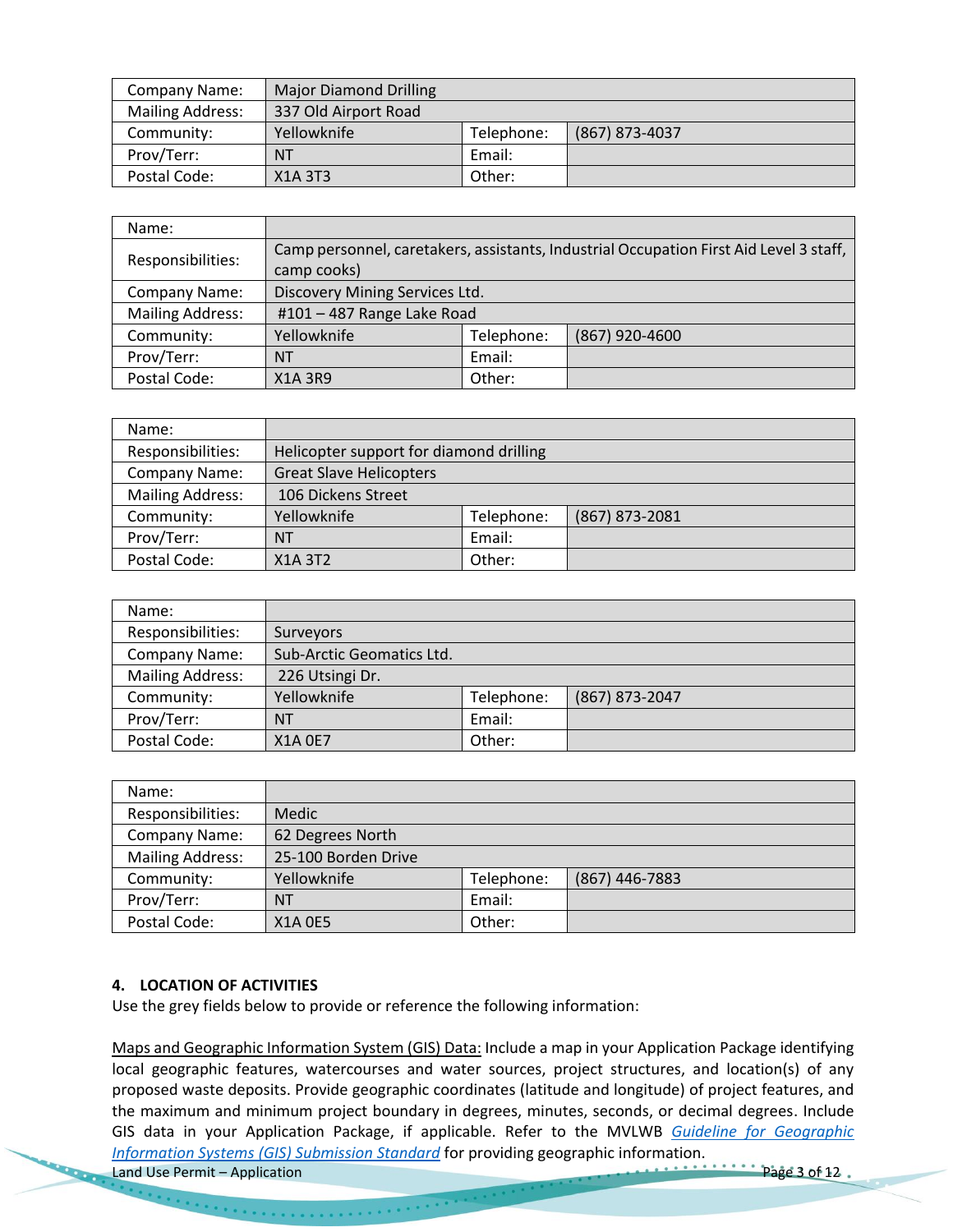| Minimum latitude:  | $63^{\circ}$ 57' N  | Maximum latitude:  | $64^\circ$ 35 $^\prime$ N |
|--------------------|---------------------|--------------------|---------------------------|
| Minimum longitude: | $114^{\circ}$ 42' W | Maximum longitude: | $115^\circ 33'$ W         |

NTS Map Sheet No.: Provide the map sheet number: 086 B

Land Types: Use an "X" to indicate the type(s) of the land on which the activities are proposed:

|  | Free Hold/<br>Private: | Commissioner's/<br>Territorial Lands: | $\mathbf{v}$<br>Federal Land:<br>Λ |  | Municipal Land: |  |
|--|------------------------|---------------------------------------|------------------------------------|--|-----------------|--|
|--|------------------------|---------------------------------------|------------------------------------|--|-----------------|--|

# **5. ELIGIBILITY**

Refer to section 18 of the [Mackenzie Valley Land Use Regulations.](https://mvlwb.com/content/staff-directory-0) Use an "X" to indicate which one applies:

| $18(a)(i)$ :<br>18(a)(ii).<br>18(a)(iii):<br>$18(b)$ :<br>Λ<br>-- |
|-------------------------------------------------------------------|
|-------------------------------------------------------------------|

# **6. RIGHTS AND/OR CONTRACTS TO SUPPORT ELIGIBILITY**

Contact federal, territorial, and Indigenous governments and other parties to ensure all appropriate rights, authorizations, permissions, dispositions, and contracts have been obtained or are in the process of being obtained (e.g. mineral exploration rights, quarry permits, licences of occupation, leases, access agreements and authorizations, etc.). List and provide confirmation of other authorizations that relate to your activities; reference these in your Application Package (e.g. rights, permits, licences, etc.).

 $\mathcal{O}(\mathcal{O}(\log n))$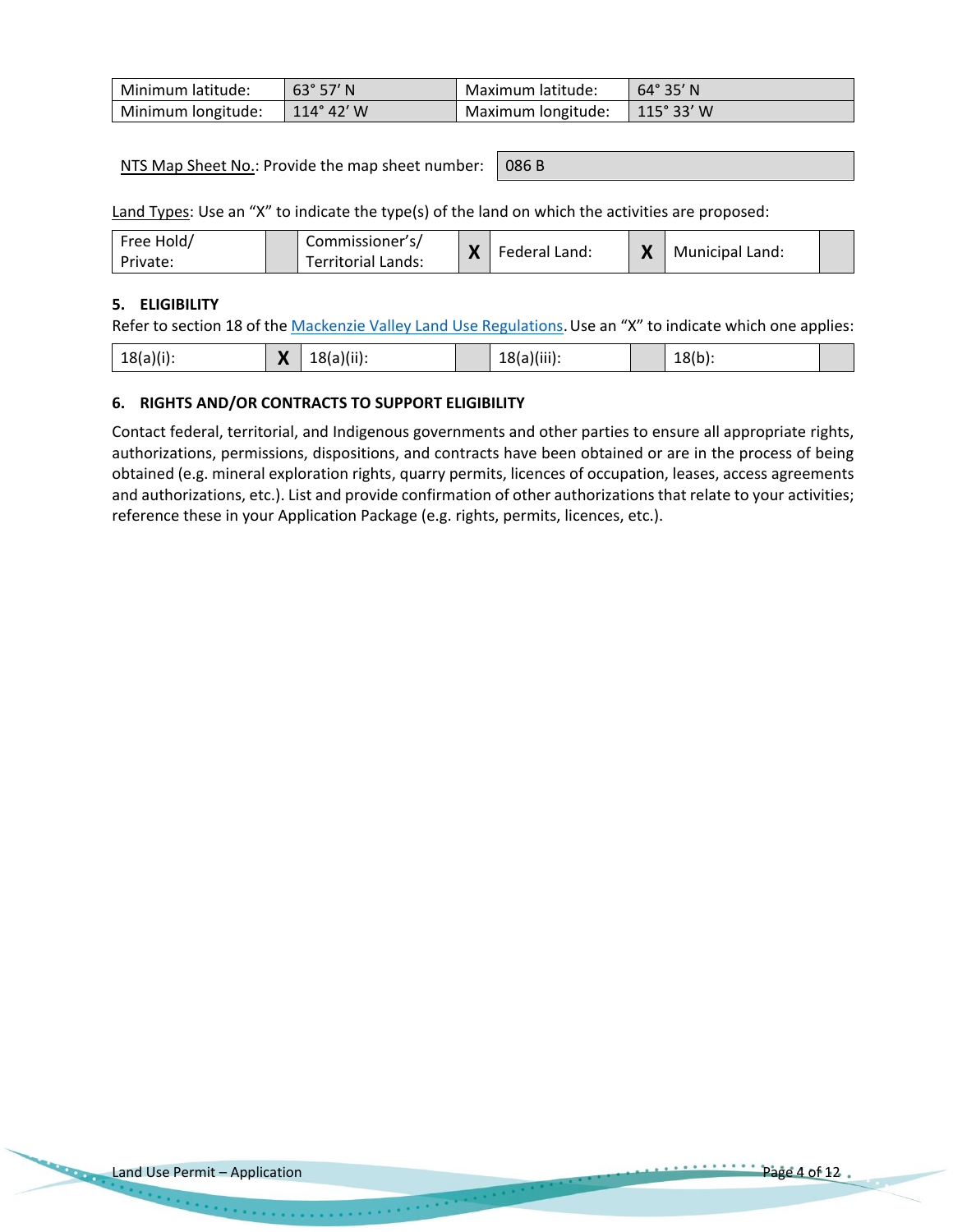Please refer to the full list of leases and claims provided with this application.

# **7. PERMIT TYPE AND CRITERIA**

Refer to sections 4 and 5 of the [Mackenzie Valley Land Use Regulations.](http://laws-lois.justice.gc.ca/PDF/SOR-98-429.pdf) Use an "X" to indicate which permitting criteria apply:

|              |   | Type A       |   |              | Type B       | Type C                |
|--------------|---|--------------|---|--------------|--------------|-----------------------|
| $4(a)(i)$ :  |   | $4(b)(i)$ :  | X | $5(a)(i)$ :  | $5(b)(i)$ :  | (SLWB and WLWB only): |
| $4(a)(ii)$ : | X | $4(b)(ii)$ : | X | $5(a)(ii)$ : | $5(b)(ii)$ : |                       |
| 4(a)(iii):   |   | 4(b)(iii):   |   | 5(a)(iii):   |              |                       |
| 4(a)(iv):    | X | $4(b)(iv)$ : |   | 5(a)(iv):    |              |                       |
| $4(a)(v)$ :  | X |              |   | $5(a)(v)$ :  |              |                       |
|              |   |              |   | 5(a)(vi):    |              |                       |

# **8. PROJECT DESCRIPTION**

Include your project description in your Application Package, or for small-scale projects, describe your proposed activities in the grey field provided below. Include the name and type (e.g., lake, river) of water source(s), and the purpose and quantity of water to be used (rates, volumes (m<sup>3</sup>/day)). Indicate the total number of hectares to be used in each phase of the project, as well as through the life of the project.

 $\mathcal{L}_{\mathcal{A}}$  , and a substitution of the set of the set of the set of the set of the set of the set of the set of the set of the set of the set of the set of the set of the set of the set of the set of the set of the se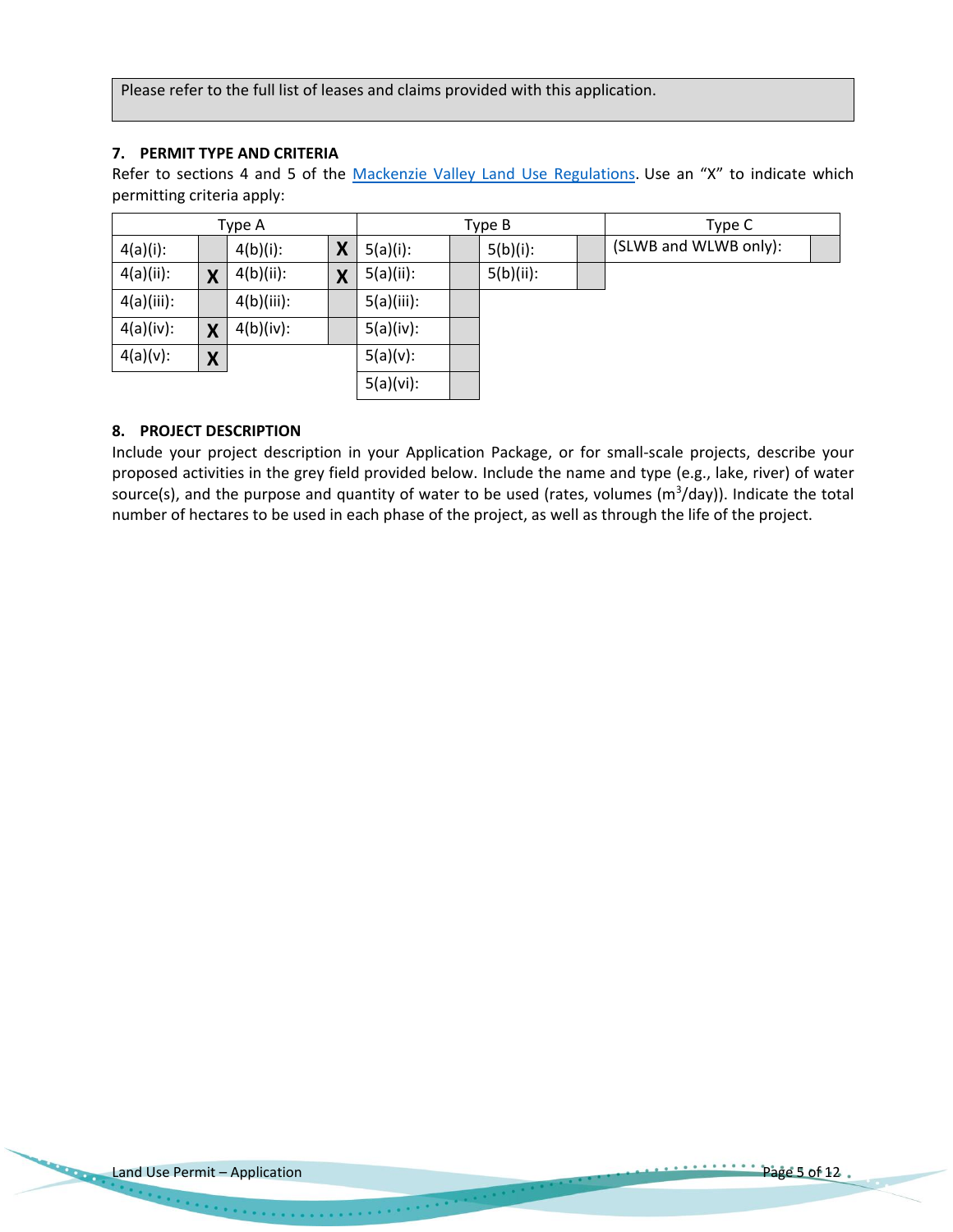Nighthawk is a Canadian-based gold exploration company with 100% ownership of a the Indin Lake Gold Property, located approximately 200 km north of Yellowknife. Exploration focusses on the Colomac Mine and surrounding area, with other exploration targets throughout Nighthawk's leases and claims.

- Exploration activities will take place within the Nighthawk NWT leases and claims, and federal leases.
- Associated activities include winter road construction and use, construction and use of temporary camps, and fuel storage.
- Prospecting, bedrock sampling, geological mapping, geophysics.
- Exploration drilling: Using diamond core drills, Nighthawk hopes drill up to 250,000 metres per year, over up to 500 holes. Drilling operations typically extend from February to October, excluding breaks.
- Future drilling within the Nighthawk leases and claims will likely continue to focus on the Colomac deposits. Other areas within the Nighthawk leases and claims which may be drilled include the Leta Arm, Treasure Island, Damoti Lake and Swamp deposits. Note however that the extent and location of drilling depends however on financing and the results from the previous year's exploration.
- Use of explosives for trenching.
- Winter road construction from the GNWT Wekweètì Winter Road to the Damoti Lake site (avoiding Tłįchǫ Lands).
- Winter road construction from the GNWT Wekweètì Winter Road to the Colomac mine site and Diversified site.
- Spur roads may also be required to access exploration drill sites. The locations of the smaller exploration camps will be provided to WLWB and the inspector as they become known and will not cross Tłjcho Lands without an access agreement from the Tłjcho Government.
- Progressive remediation to ensure that exploration sites are cleaned up.
- Maintenance of Colomac airstrip and access to quarry site should the need arise.

# **9. CAMP**

Describe the proposed camp size and layout. Indicate the number of person-days; explain, with rationale, any variations in the number of people that may be on site over the life of the project.

The existing Colomac camp is already approved under W2018C0007 (amended May 2021). This application includes an expansion of the camp from 80 to 100 beds. Camp is typically in use from February to October.

The Colomac camp will be expanded to include 50 Weatherhaven type tent structures (approximately 14.7  $m^2$  each), and 34 plywood buildings (average 20  $m^2$  each). All structures are set back a minimum of 30m from the ordinary high-water mark.

The existing Damoti camp is comprised of 17 plywood insulated tent structures with tarpaulin roofs and 1 stick-built core building. All structures are set back a minimum of 30m from the ordinary high-water mark.

#### **10. ROADS AND ACCESSES**

Provide detailed information about the construction, location, and decommissioning of any roads and accesses.

**Representative**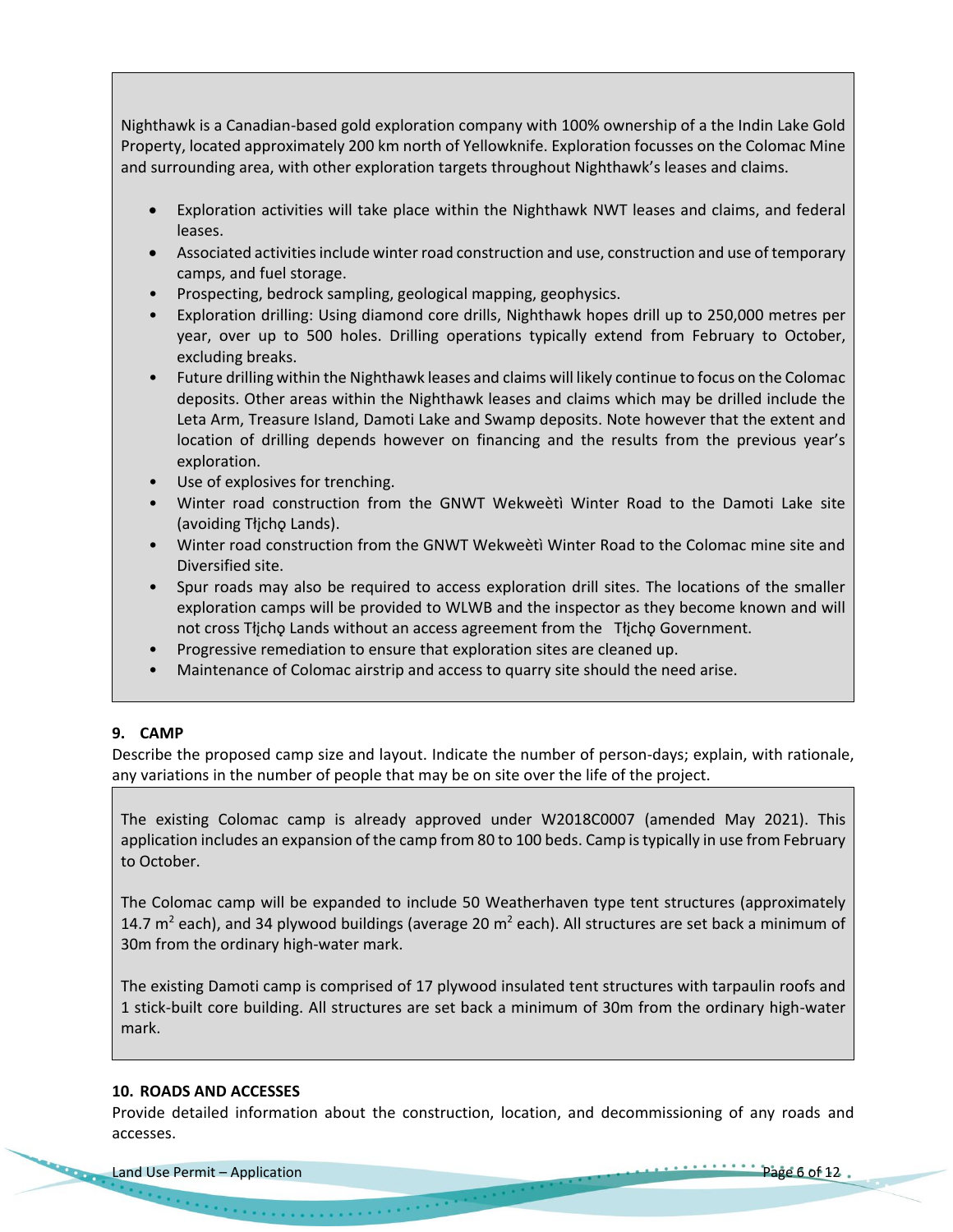| Use an "X" to indicate if this is to | Yes | Use an "X" to indicate if the route has | Yes |  |
|--------------------------------------|-----|-----------------------------------------|-----|--|
| be a pioneered road or access:       | No  | been laid out or ground-truthed:        | No  |  |

Site access is via winter road. While the winter road has not been active in recent years, an alignment exists as a spur road from the GNWT winter road to Wekweètì. The anticipated winter road alignment is provided in the Water Use Plan. The route does not cross Tłįchǫ Land.

# **11. PROPOSED WASTE MANAGEMENT METHODS**

Use the grey fields below to provide or reference the following information:

Waste Management Plan: Include your Waste Management Plan in your Application Package, if applicable, or for small-scale projects, describe your proposed waste management activities in the grey fields provided below. A template for the Plan can be found in the MVLWB *[Guidelines for Developing a](https://mvlwb.com/sites/default/files/documents/MVLWB-Guidelines-for-Developing-a-Waste-Management-Plan-Mar-31_11-JCWG.pdf)* W*aste Management [Plan](https://mvlwb.com/sites/default/files/documents/MVLWB-Guidelines-for-Developing-a-Waste-Management-Plan-Mar-31_11-JCWG.pdf)*.

| Waste Type                                        | Management Method(s)                             |  |  |
|---------------------------------------------------|--------------------------------------------------|--|--|
| Garbage:                                          | See the Waste Management Plan submitted with     |  |  |
|                                                   | this application                                 |  |  |
| Sewage (Sanitary and greywater):                  | See section 5.5 of the Waste Management Plan for |  |  |
|                                                   | management of greywater. The camp<br>uses        |  |  |
|                                                   | incinerating toilets so there is no sewage.      |  |  |
| Brush and trees:                                  | As per the Land Use Permit conditions. Guidance  |  |  |
|                                                   | from the Land Use Inspector has been to spread   |  |  |
|                                                   | them flat on the ground surface to accelerate    |  |  |
|                                                   | decomposition.                                   |  |  |
| Overburden (Organic soils, waste material, etc.): | As per the Land Use Permit conditions.           |  |  |

Off-site Disposal: If waste is proposed to be disposed of off-site within the NWT, written confirmation (e.g., an email, letter, etc.) from the facility/facilities indicating they will accept the waste is required. Include it/these in your Application Package. Please note this information will be required by the Board prior to commencement of activities.

#### **12. EQUIPMENT**

Identify the types of equipment proposed to be used.

| Number (this<br>application) | Type/Description              | Size (weight in tonnes) | Proposed use                                 |
|------------------------------|-------------------------------|-------------------------|----------------------------------------------|
|                              | <b>Drills</b>                 | 10 tonnes               | Collection of core samples                   |
|                              | Generators                    | Up to 2.5 tonnes each   | Camp power                                   |
|                              | Incinerator                   | 1.4 tonnes              | Camp waste                                   |
| 13                           | Incinolet electric toilets    | $> 0.02$ tonnes         | Camp waste                                   |
| 4                            | Diesel heaters                | $> 0.02$ tonnes         | Heating                                      |
| $\overline{2}$               | Diesel water heater           |                         | Heating                                      |
| 14                           | ATV (single and side-by-side) | Up to 1 tonne           | Transport                                    |
| 14                           | Snowmobiles                   | > 0.5 tonnes            | Transport                                    |
|                              | Loader                        | 20 tonnes               | Move equipment, repair<br>roads and airstrip |

 $\mathcal{L}_{\mathcal{F}}$  , and  $\mathcal{L}_{\mathcal{F}}$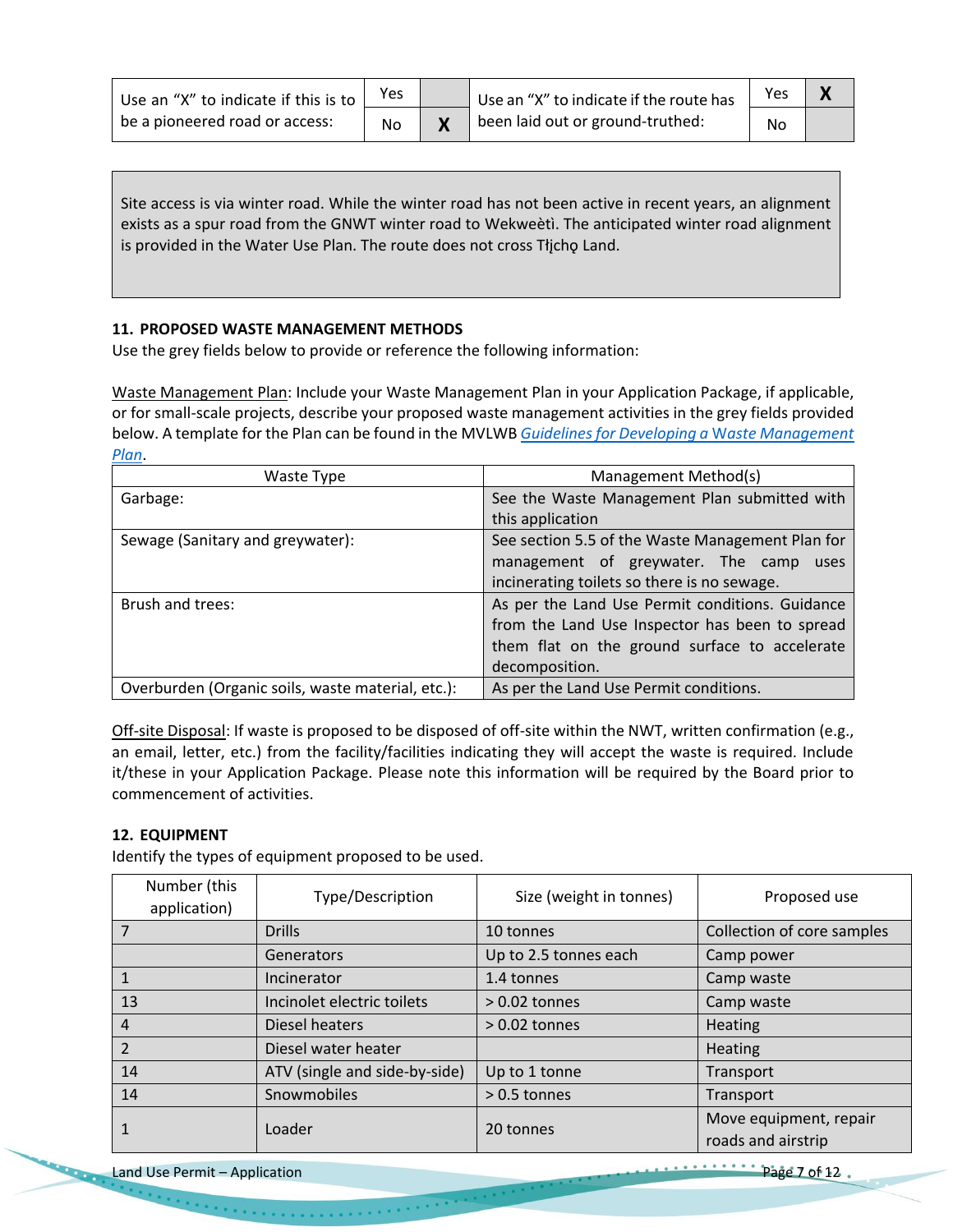|                          | Mini-Excavator       | 3 tonnes        | Move equipment, repair<br>roads and airstrip |
|--------------------------|----------------------|-----------------|----------------------------------------------|
|                          | Snow blowers         | $> 0.02$ tonnes | Snow clearing                                |
|                          | Fuel tank on trailer | $> 0.5$ tonnes  | Refuel stationary                            |
|                          |                      |                 | equipment                                    |
| 4                        | Helicopter           | 2 tonnes        | Moving drill equipment and                   |
|                          |                      |                 | crews                                        |
| $\overline{\phantom{0}}$ | Piston Bully         | 4 tonnes        | Snow clearing                                |
| $\mathfrak{D}$           | Water trucks         | 15 tonnes       | Winter road construction                     |
|                          | Graders              | 16 tonnes       | Winter road construction                     |
|                          | <b>Plow Truck</b>    | 16 tonnes       | Winter road construction                     |
| $\mathfrak{p}$           | Excavators           | 20 tonnes       | Moving material                              |

# **13. FUEL**

Identify all fuel types proposed to be used.

| Type of Fuel          | Number<br>оf<br>containers | Capacity of<br>containers<br>(e.g., litres, pounds) | Type of container<br>(barrel, tank, tidy-tank) | Proposed storage or<br>staging location(s)                                                                 |
|-----------------------|----------------------------|-----------------------------------------------------|------------------------------------------------|------------------------------------------------------------------------------------------------------------|
| Diesel:               | 6,000                      | 205 litre                                           | Barrel                                         | <b>Primarily Colomac</b><br>camp fuel cache,<br>possible as smaller<br>amount stored at<br>the Damoti camp |
| Gasoline:             | 6                          | 205 litre                                           | <b>Barrel</b>                                  | As above                                                                                                   |
| <b>Aviation Fuel:</b> | 120                        | 205 litre                                           | <b>Barrel</b>                                  | As above                                                                                                   |
| Propane:              | 16                         | 100 pound                                           | Tank                                           | As above                                                                                                   |
| Propane               | 4                          | 500 pound                                           | Tank                                           | As above                                                                                                   |

# **14. METHODS OF FUEL TRANSFER**

Describe the proposed methods to transfer fuel.

See the Spill Contingency Plan, provided with this application.

# **15. SPILL CONTINGENCY PLAN**

Include your Spill Contingency Plan in your Application Package, if applicable, or for small-scale projects, provide relevant details in the grey field provided below. An example of this Plan can be found in the INAC *[Guidelines for Spill Contingency Planning](https://mvlwb.com/sites/default/files/guidelines_for_spill_contingency_planning_2007.pdf)*.

See the Spill Contingency Plan, provided with this application.

# **16. PROPOSED PROJECT SCHEDULE AND TERM**

Indicate the proposed project start and completion dates and the time of year the project activities are planned to occur. Describe any anticipated temporary closure(s) or seasonal shutdowns. Indicate the term requested.

 $\ddotsc$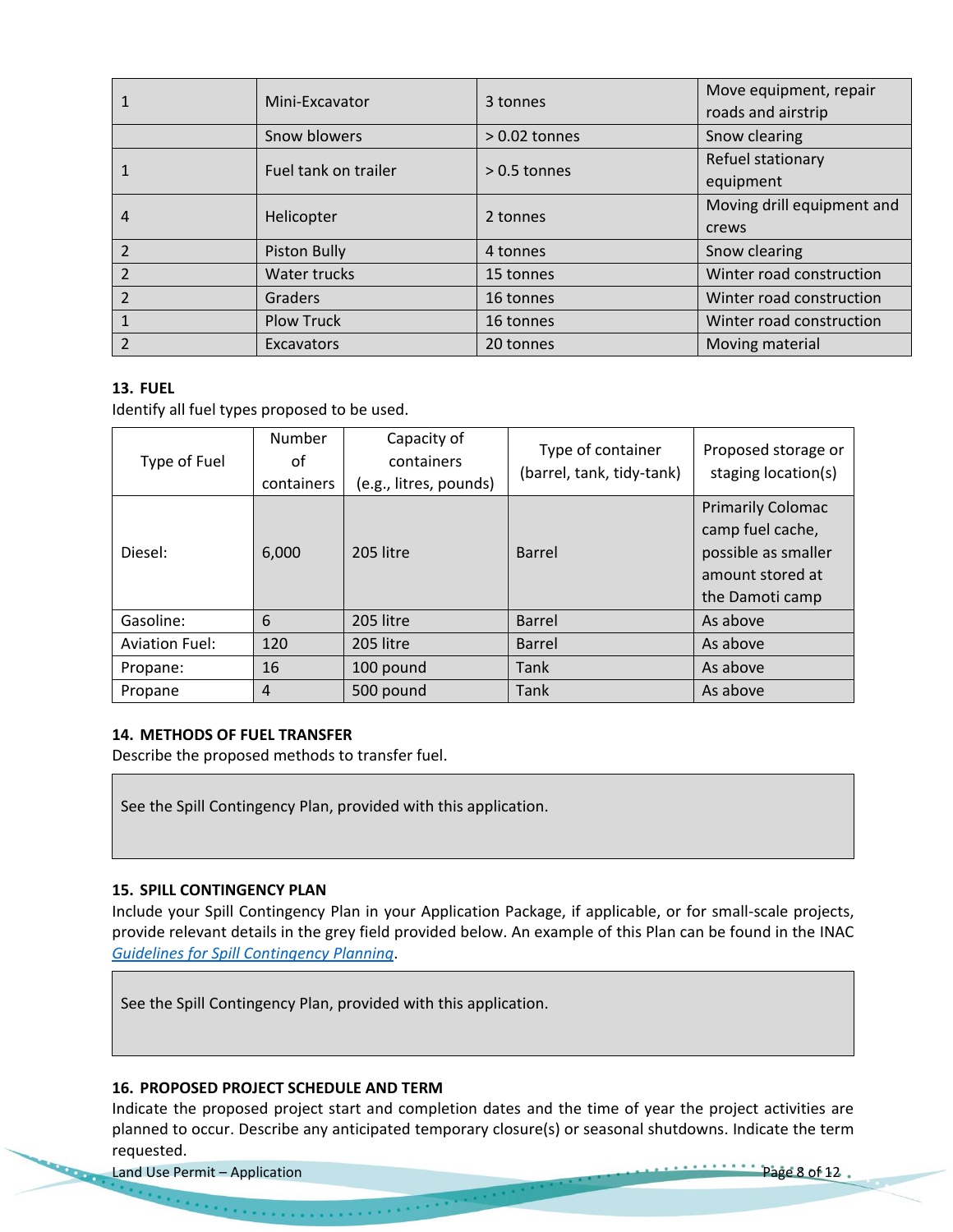| Start Date:                                                                              | <b>March 2021</b> | Completion Date: | Date of issuance plus five |  |  |
|------------------------------------------------------------------------------------------|-------------------|------------------|----------------------------|--|--|
|                                                                                          |                   |                  | years                      |  |  |
| Exploration and the Colomac Camp are typically active from February to October annually. |                   |                  |                            |  |  |
| Term of Permit                                                                           | Five years        |                  |                            |  |  |
| Requested:                                                                               |                   |                  |                            |  |  |

#### **17. POTENTIAL ENVIRONMENTAL IMPACTS OF THE PROJECT AND PROPOSED MITIGATIONS**

Using the Impact-Mitigation Table below, or the more detailed Table in Appendix D of the [Guide,](https://wlwb.ca/sites/default/files/2020-09/lwb_guide_to_the_land_use_permitting_process_-_final_-_sep_16_20.pdf) identify all potential impacts and possible mitigations that are relevant to the proposed project, and indicate whether any of the mitigation measures have been developed as a result of input from affected parties. Possible potential impacts are listed below; however, these lists are not exhaustive and may not apply to all projects. All information provided should reflect the size, scale, and nature of the proposed project. Cumulative impacts and climate change must be considered. Attach additional pages if needed.

Please refer to the Impact Mitigation Table provided with this application. This table summarizes impacts and mitigation for the entire Project (i.e. the Land Use Permit and both Water Licence applications), but excludes features that have already undergone preliminary screening (see a summary of previous preliminary screenings in the cover letter).

# **18. CLOSURE AND RECLAMATION**

Use the grey field below to provide or reference the following information:

Closure and Reclamation Plan: Describe your plans for closure and reclamation, including any temporary closure(s) and seasonal shutdowns. Include your Closure and Reclamation Plan in your Application Package, if applicable, or for small-scale projects, describe the proposed activities in the grey field provided below. Please also refer to the MVLWB/CIRNAC *[Guidelines for the Closure and Reclamation of Advanced Mineral](https://wlwb.ca/sites/default/files/wlwb_5363_guidelines_closure_reclamation_wr.pdf)  [Exploration and Mine Sites in the Northwest Territories](https://wlwb.ca/sites/default/files/wlwb_5363_guidelines_closure_reclamation_wr.pdf)*.

Closure Cost Estimate: Prepare a Closure Cost Estimate and include it in your Application Package. Applicants are encouraged to contact the Board, prior to applying, to determine which closure-costestimate template is most suited to the activities being applied for. Guidance is provided in section 2.2 of the MVLWB/CIRNAC/GNWT *[Guidelines for Closure and Reclamation Cost Estimates for Mines](https://wlwb.ca/sites/default/files/images/Closure%20Cost%20Estimating%20Guidelines_FINAL_Nov%2024%202017.pdf)*. If your Application is submitted concurrently with a Water Licence Application, the estimate should include a breakdown of water- and land-related activities and liabilities.

#### **Closure and Reclamation**

Most of Nighthawk's activity is within the disturbed area of the Colomac Mine, which has been fully closed by Canada but remains a disturbed area. Nighthawk's activities at Colomac are subject to the Colomac Site Restrictions, appended to the Land Use Permit.

Nighthawk's camp is situated at the location of the old Colomac camp and mill, Nighthawk uses the Colomac airstrip, Nighthawk uses existing roads to access exploration targets, and much of the drilling occurs in disturbed areas. With this in mind, the closure goal is to return the areas of the Colomac Mine used by Nighthawk to their condition prior to Nighthawk activities, and to return exploration drill sites

 $\label{eq:2} \begin{split} \mathcal{L}(\mathcal{L}) = \mathcal{L}(\mathcal{L}) \times \mathcal{L}(\mathcal{L}) \times \mathcal{L}(\mathcal{L}) \times \mathcal{L}(\mathcal{L}) \times \mathcal{L}(\mathcal{L}) \times \mathcal{L}(\mathcal{L}) \times \mathcal{L}(\mathcal{L}) \times \mathcal{L}(\mathcal{L}) \times \mathcal{L}(\mathcal{L}) \times \mathcal{L}(\mathcal{L}) \times \mathcal{L}(\mathcal{L}) \times \mathcal{L}(\mathcal{L}) \times \mathcal{L}(\mathcal{L}) \times \mathcal{L}(\mathcal{L}) \$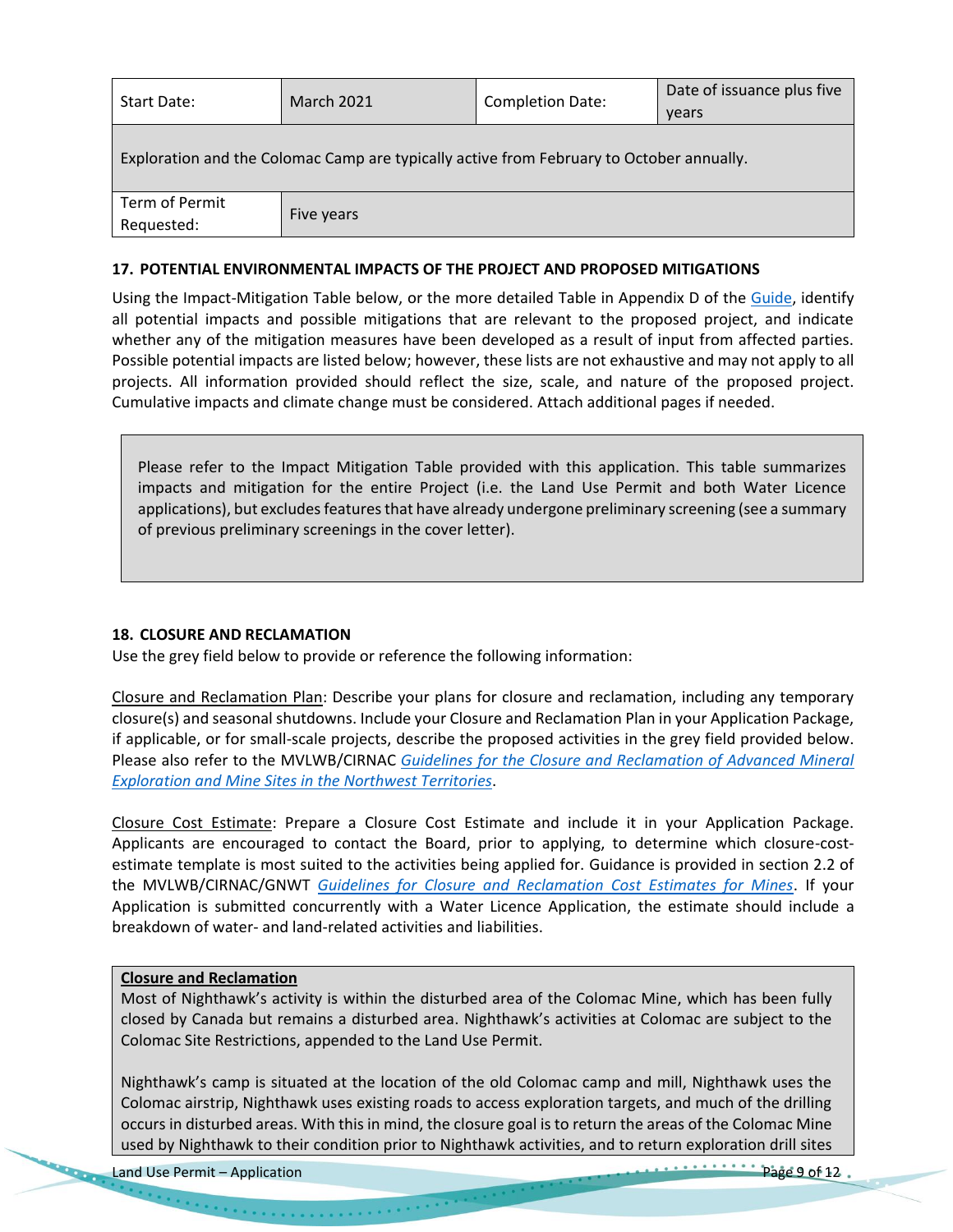in undisturbed areas to viable and self-sustaining ecosystems that are compatible with a healthy environment and with human activities. This will be meth through the principles of providing physical and chemical stability, no long-term care, and compatibility with ongoing traditional land use.

The main components of Nighthawk's activities that are require closure planning are: Nighthawk's camp at Colomac, drill sites (both on and off the Colomac site) and the Damoti site (described in the Damoti approved Interim Closure and Reclamation Plan Version 3.3). Closure of the Colomac camp and all drill sites are described below.

Continual waste management at the Colomac camp reduces the amount of material that must be removed at closure and minimizes the likelihood of contamination. Fuel drums are continually removed from sites when they are empty. All waste, with the exception of greywater from camp use, is returned to Yellowknife for final disposal. Examples of such waste removed offsite include scrap wood, metal, incinerator ash, recyclables, hazardous materials and contaminated soil as per the Waste Management Plan. Food waste and other possible attractants are incinerated daily. Camp waste and human waste is managed daily as described in the Waste Management Plan.

Full closure of the Colomac camp would be completed by winter road. Camp closure will include disassembly of all insulated tents and heating systems. Plywood structures will be demolished, clean wood waste burnt onsite and non burnable building materials transported to Yellowknife for disposal. Light and heavy mobile equipment, camp appliances, communications and computer equipment and other salvageable equipment will be returned to Yellowknife for recycling or disposal. There are no permanent structures at the Colomac camp. Demolition would occur during the winter road season. The nearest winter road access is the GNWT road Wekweètì, which passes within 20 km of the Colomac camp. An additional 10 km spur winter road is required to access the Damoti site.

Drill sites, whether on disturbed areas of Colomac or in undisturbed areas, are closed immediately following the end of drilling operations. Drill sites are typically active for a week or less. All equipment, supplies and staff are transported to the drill site by helicopter. All drilling equipment and supplies are removed immediately at the end of drilling. The area is searched for debris. Trees that were felled to accommodate the drill are spread out among the drill site and branches removed so that the wood is on the ground to facilitate decomposition and natural revegetation, as per Permit conditions. Drill casings are cut and sealed at ground level, as per Permit conditions. Sumps with drill cuttings are restored as per Permit conditions.

Water licences W2018L2-0002 and W2018L2-0003 (Part I) require that Nighthawk submit a Closure and Reclamation Plan as directed by the Board. The Board has not yet requested a Closure and Reclamation Plan. It is expected that the new licence will include a similar condition.

#### **RECLAIM Security Estimate**

The previously approved Security Estimate for licenses W2018L2-0002/0003 and W2018C007 include in the October 2020 Land Use Permit amendment and associated security have been amalgamated in the RECLAIM 7.0 Model provided with this application. The RECLAIM model was circulated to GNWT and CIRNAC for input. Engagement with these parties confirmed in the Engagement Record, and their recommendations were taken into consideration in the development of the submitted RECLAIM model.

The RECLAIM model assumes that reclamation would occur during a single winter road season. A small camp would be mobilized to support remediation efforts along with he required heavy equipment. The existing camp at Colomac sits on a level gravel pad. It is assumed that no grading or excavation of this area will be required during reclamation. Areas disturbed by the Colomac Mine are currently undergoing natural revegetation, any additional trails created by Nighthawk will do the same.

 $\label{eq:2} \mathcal{F}(\mathcal{F}) = \mathcal{F}(\mathcal{F}) = \mathcal{F}(\mathcal{F}) = \mathcal{F}(\mathcal{F}) = \mathcal{F}(\mathcal{F}) = \mathcal{F}(\mathcal{F}) = \mathcal{F}(\mathcal{F}) = \mathcal{F}(\mathcal{F}) = \mathcal{F}(\mathcal{F}) = \mathcal{F}(\mathcal{F}) = \mathcal{F}(\mathcal{F}) = \mathcal{F}(\mathcal{F}) = \mathcal{F}(\mathcal{F}) = \mathcal{F}(\mathcal{F}) = \mathcal{F}(\mathcal{F}) = \mathcal{F}(\mathcal{F}) = \mathcal{F$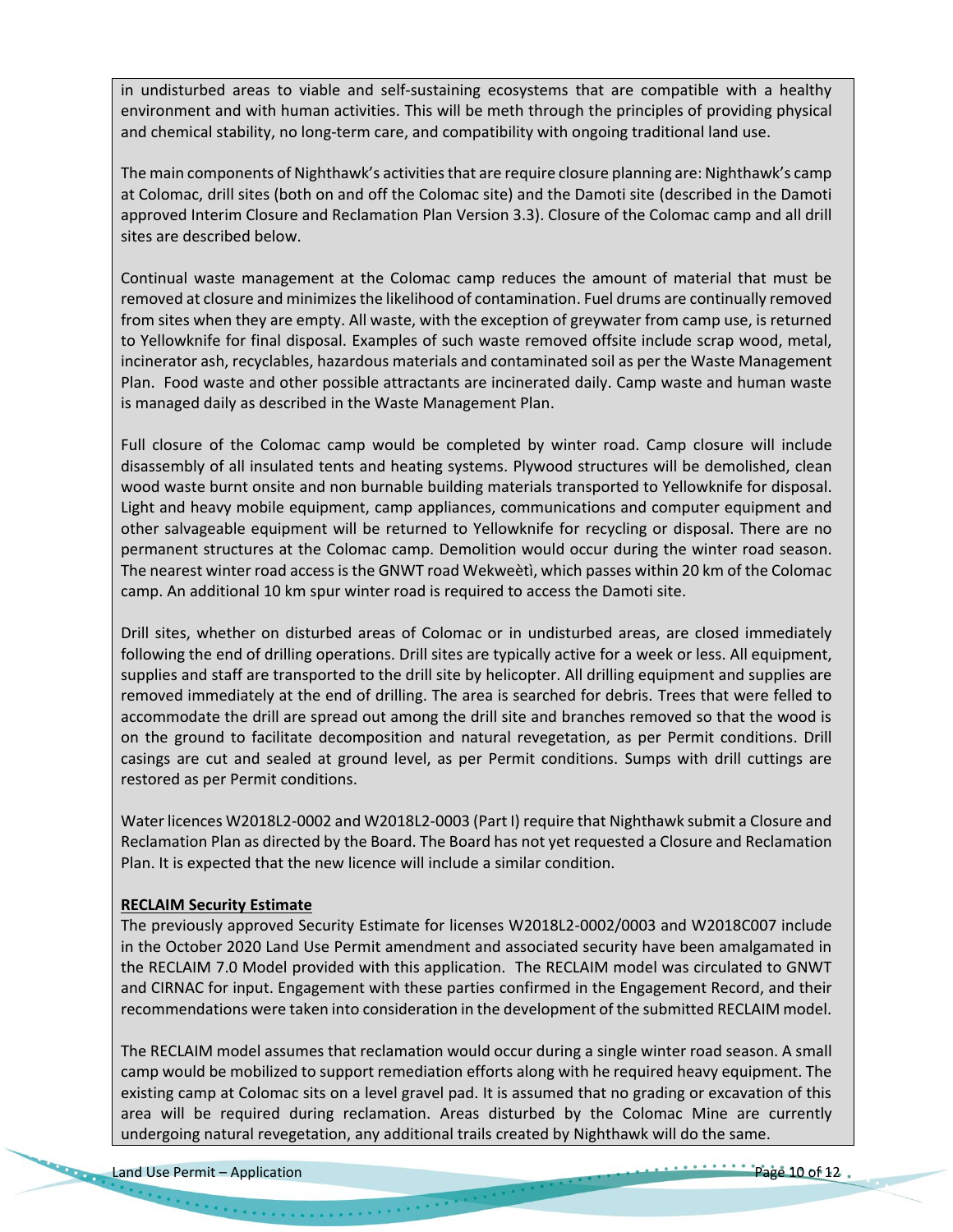The main changes to the previously approved security estimate, and included in the submitted RECLAIM model, includes:

- Added inflation.
- Clearly separated Territorial and Federal securities.
- Revised waste fuel allowance (based on GNWT input) and increased to account for a larger fuel cache.
- Added equipment listed as per the permit application.
- Added Damoti Waste Rock Pile closure costs for grading of the piles. This included including the supply costs of the geomembrane rock pile cover suggested by the GNWT, and transport costs for the geomembrane based on retaining a single haul truck to complete the delivery and provided as site-specific costs.
- Revised building/structure footprint based on permit application.
- Added one year of Interim Care and Maintenance costs following GNWT input based on actual Surveillance Network Program costs.
- Added post closure site assessment costs for each the bulk fuel storage area at Damoti and the fuel handling area at the Colomac Airstrip.
- Five years of post-closure costs are included (two geotechnical investigations and ten Surveillance Network Programs).
- Southbound haul costs are provided as site specific costs as time and effort will be required on both ends of the journey for loading/unloading and disposal. The standard km-tonne rate provided does not adequately reflect this.

# **Land Use Plans**

The Project is not located on Tlicho Lands, and so the Tlicho Land Use Plan is not applicable.

# **Archaeological Sites**

Nighthawk has undertaken Archaeological Overview Assessments and field investigations for Archaeological Impact Assessments to identify and avoid known archaeological sites and areas with high likelihood of containing archaeological sites. All documents have been provided to the Territorial Archaeologist at the GNWT Department of Education, Culture and Employment.

# **19. ADDITIONAL SUPPORTING INFORMATION**

Use the grey field below to provide or reference the following information:

 $\label{eq:2.1} \mathcal{F}(\mathcal{F}) = \mathcal{F}(\mathcal{F}) = \mathcal{F}(\mathcal{F}) = \mathcal{F}(\mathcal{F}) = \mathcal{F}(\mathcal{F}) = \mathcal{F}(\mathcal{F}) = \mathcal{F}(\mathcal{F}) = \mathcal{F}(\mathcal{F}) = \mathcal{F}(\mathcal{F}) = \mathcal{F}(\mathcal{F}) = \mathcal{F}(\mathcal{F}) = \mathcal{F}(\mathcal{F}) = \mathcal{F}(\mathcal{F}) = \mathcal{F}(\mathcal{F}) = \mathcal{F}(\mathcal{F}) = \mathcal{F}(\mathcal{F}) = \mathcal$ 

Engagement: Conduct engagement, prepare an Engagement Record and Engagement Plan in accordance with the MVLWB *[Engagement Guidelines for Applicants and Holders of Water Licences and Land Use](https://wlwb.ca/sites/default/files/mvlwb_engagement_guidelines_for_holders_of_lups_and_wls_-_october_2_19.pdf)  [Permits](https://wlwb.ca/sites/default/files/mvlwb_engagement_guidelines_for_holders_of_lups_and_wls_-_october_2_19.pdf)*, and include them in your Application Package. Templates are provided in the Guidelines. Please also refer to *[Information for Proponents on MVLWB'](https://wlwb.ca/sites/default/files/mvlwb_engagement_policy_-_information_for_proponents_-_mar_2_20.pdf)*s *Engagement Requirements.*

Land Use Plans: Contact the applicable Land Use Planning Board or the Tłicho Government to discuss conformity with the relevant land use plan(s). Include a Land Use Plan Conformity Table in your Application Package, demonstrating how the project meets the requirements of the Land Use Plan, if applicable.

Traditional (Environmental) Knowledge (TEK/TK): Provision of TEK/TK is mandatory for applications to the SLWB. Other applicants are strongly encouraged to include TEK/TK.

Studies Undertaken to Date: List any relevant studies that support the proposed activities and include them in your Application Package.